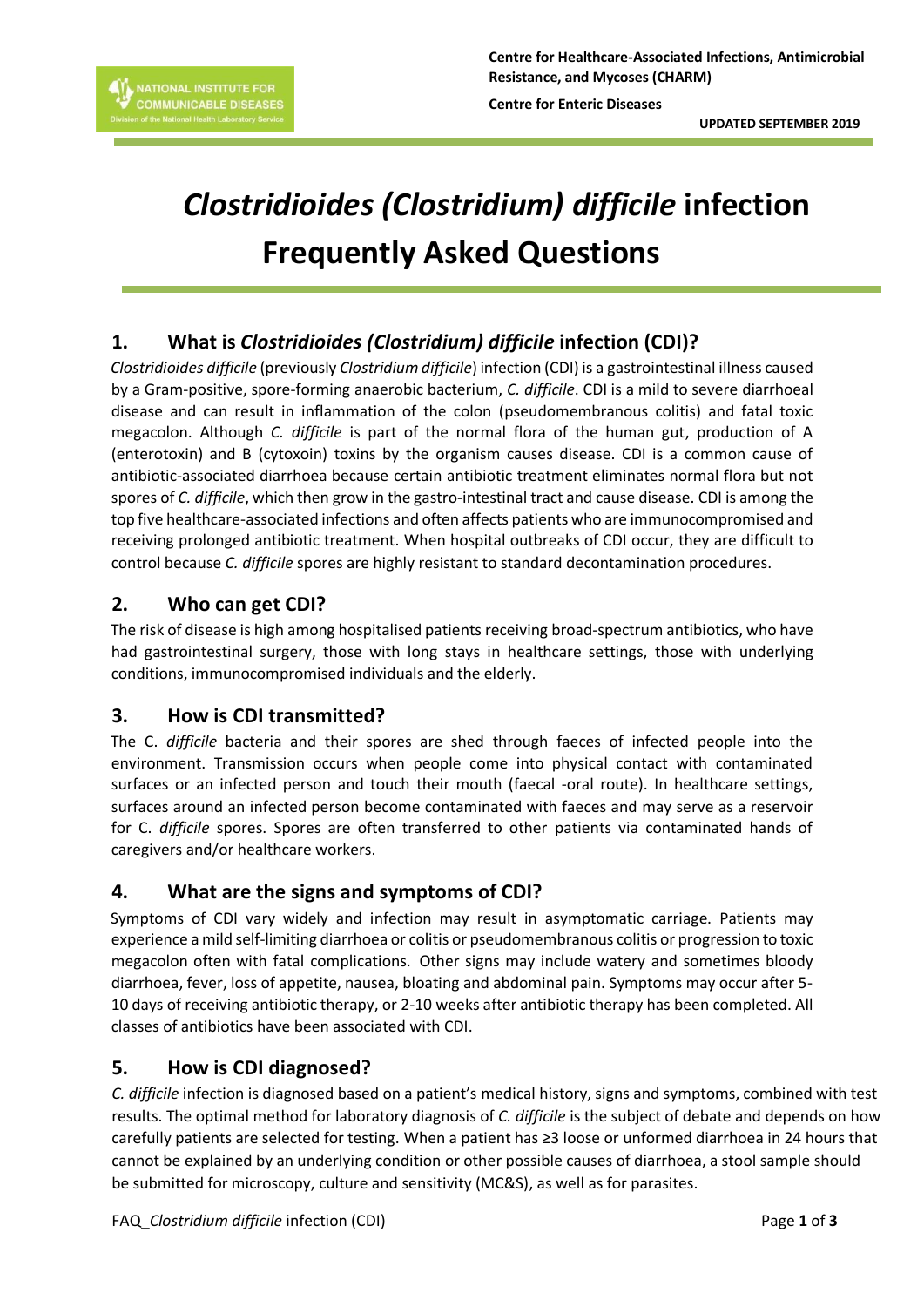**Tests:** Stool culture for C. *difficile* is the most sensitive test. However, stool culture requires anaerobic culture which is not routinely available. Enzyme immunoassay (EIA) detects toxin A, toxin B, or both A and B. Due to concerns over toxin A-negative, B-positive strains causing disease, most laboratories employ a toxin B-only or A and B assay. Molecular tests such as PCR assaysfor the gene encoding toxin B are highly sensitive and specific for the presence of a toxin-producing C. *difficile* organism. For optimum CDI diagnoses, a multi-step algorithm involves a combination of these tests.

**Specimen collection and transport**: 1-2 mL of fresh, non-formed stools should be collected in a sterile specimen container and must be transported preferably at 2-8°C or at room temperature (15-25°C) to the laboratory. Specimens should not be frozen.

**Diagnoses in children:** A high proportion of infants who are less than twelve months of age carry toxigenic and non-toxigenic *C. difficile* in their gut without symptoms. Carriage of *C. difficile* is still high in children aged 1-2 years. Detection of *C. difficile* in these children does not indicate a CDI diagnoses unless other plausible causes (infectious and non-infectious) are not identified (e.g. rotavirus and adenovirus detection).



Figure 1: *C. difficile* testing algorithm.

Source; L. Fenner, *et al*., Rapid and Reliable Diagnostic Algorithm for Detection of *Clostridium difficile* DOI: 10.1128/JCM.01503-07.